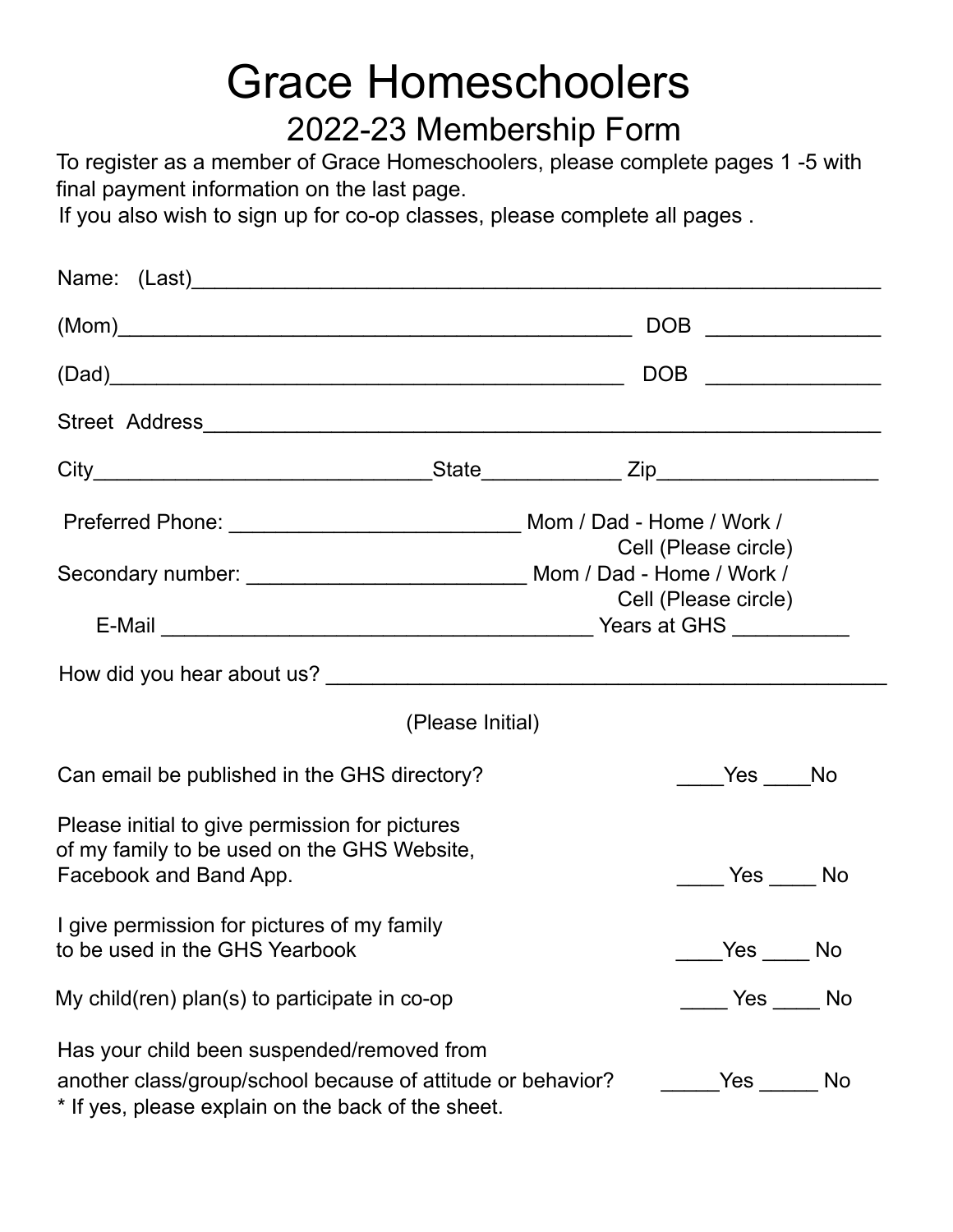| Child's name | <b>DOB</b> | Upcoming<br>Grade | Participating<br>in co-op? | If yes, will you<br>need nursery<br>during your<br>service hour? |
|--------------|------------|-------------------|----------------------------|------------------------------------------------------------------|
|              |            |                   |                            |                                                                  |
|              |            |                   |                            |                                                                  |
|              |            |                   |                            |                                                                  |
|              |            |                   |                            |                                                                  |
|              |            |                   |                            |                                                                  |
|              |            |                   |                            |                                                                  |

Please include all nursery, preschool and school age children. For additional names please use the back of this page.

### Annual membership fees are as follows:

| 3 Membership Dues options:                               |        |
|----------------------------------------------------------|--------|
| Early registration for returning members $5/1 - 5/31$    | \$45   |
| Early registration for new members $5/1 - 5/31$          | \$6,5  |
| Regular registration for all $6/1 - 6/30$                | \$80   |
| Due by all members:                                      |        |
| Annual Insurance policy per family                       | \$50   |
| Facility fee to participate in on-campus events/meetings | \$60   |
| <b>Optional Fees</b><br><b>Graduating Seniors</b>        | \$125  |
| Yearbook                                                 | $\$35$ |
| <b>One-time 2022-2023 Returning Member Credit</b>        | \$50   |
| <b>TOTAL MEMBERSHIP COST</b>                             | \$     |
|                                                          |        |

Fees are subject to change.The membership fee DOES NOT include (FPEA) membership for the current school year, but DOES include a small donation to the Home Education Foundation, costs of all fairs, Fine Arts Night, and other miscellaneous expenses. Co-op class fees are paid separately AND ARE NON REFUNDABLE.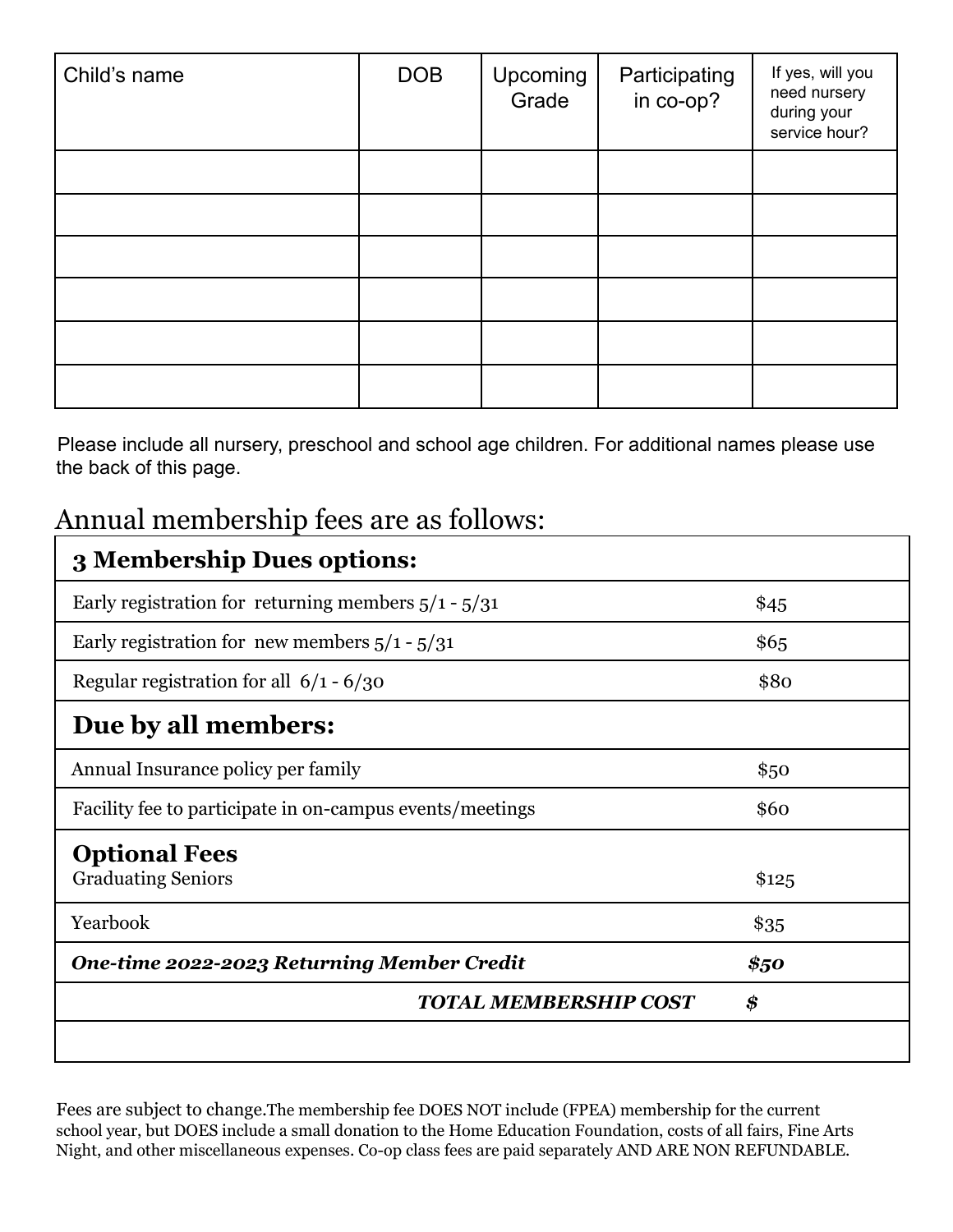# STANDARD OF CONDUCT

1. The name, reputation, glory of God and His Work, will be protected and honored. 2. Obedience and respect for authority and for one another will be expected. 3. Property, furnishings, and supplies will be maintained carefully as we are guests in this facility. Replacement/repair will be the responsibility of the involved parties.

4. Students must remain under teacher supervision at all times while on campus. (i.e.classrooms, study halls, and lunch time designated activity areas.) No student shall leave the premises without written parental permission and teacher knowledge. Students driving their own vehicle are asked to honor these rules as well.

5. Modest/appropriate clothing will be worn. (Please see Dress Code)

6. No inappropriate physical contact will be allowed. (i.e. hand holding, embracing,etc.)

Please review these standards with each of your children and have them sign their names to indicate that they have been made aware of and will, to the best of their ability, uphold these standards of conduct.

 $\overline{\phantom{a}}$  , and the contract of the contract of the contract of the contract of the contract of the contract of the contract of the contract of the contract of the contract of the contract of the contract of the contrac

 $\overline{\phantom{a}}$  , and the contract of the contract of the contract of the contract of the contract of the contract of the contract of the contract of the contract of the contract of the contract of the contract of the contrac

 $\overline{\phantom{a}}$  , and the contract of the contract of the contract of the contract of the contract of the contract of the contract of the contract of the contract of the contract of the contract of the contract of the contrac

 $\overline{\phantom{a}}$  , and the contract of the contract of the contract of the contract of the contract of the contract of the contract of the contract of the contract of the contract of the contract of the contract of the contrac

 $\mathcal{L}_\text{G}$  , and the contribution of the contribution of the contribution of the contribution of the contribution of the contribution of the contribution of the contribution of the contribution of the contribution of t

### Student Signature(s):\_\_\_\_\_\_\_\_\_\_\_\_\_\_\_\_\_\_\_\_\_\_\_\_\_\_\_\_\_\_\_\_\_\_\_\_\_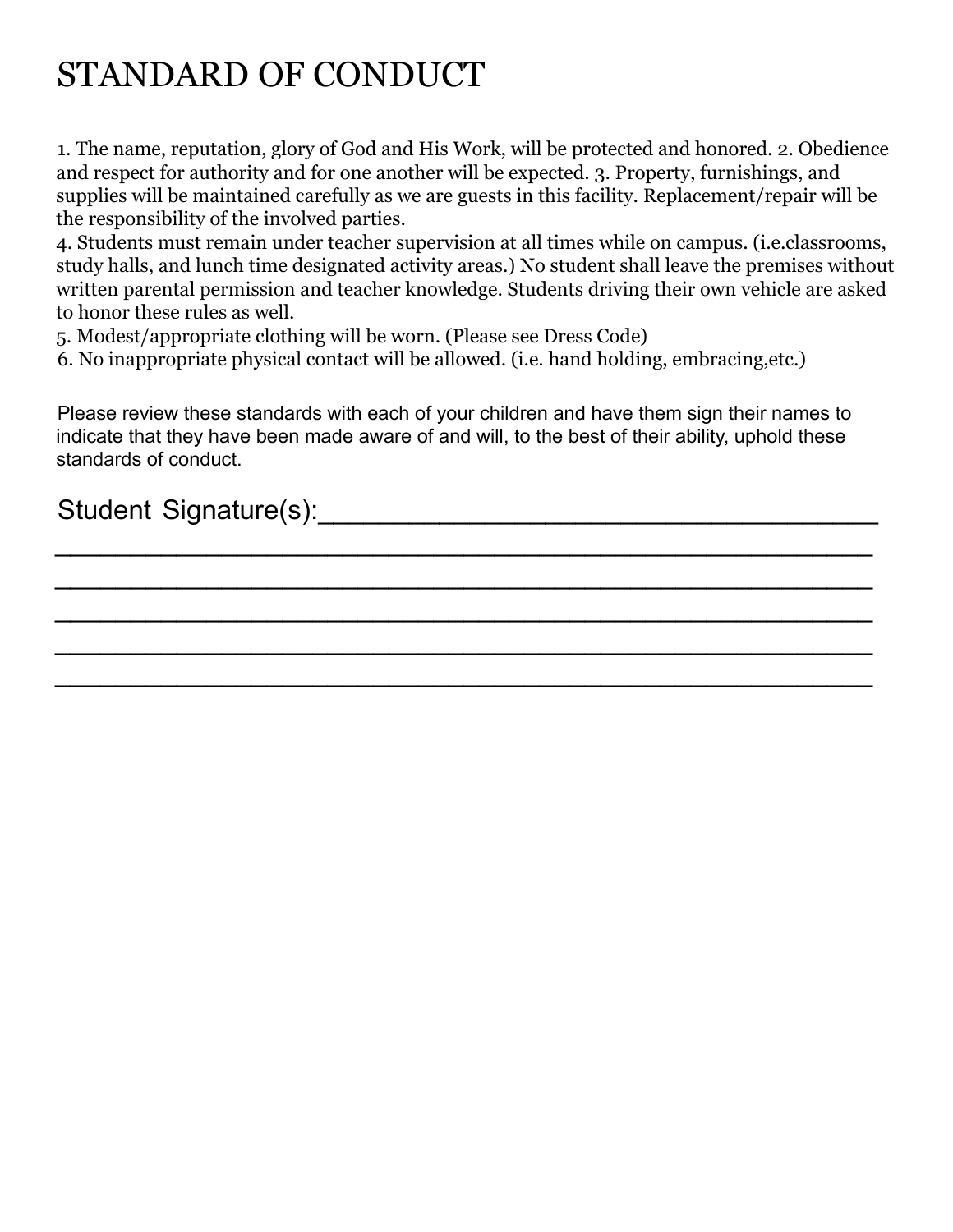## MEDICAL POLICY

We hereby give our permission for (list all children)

to participate in the activities of Grace Home Schoolers at First Baptist Church of Forest City. We agree to be responsible for any damages caused by the above mentioned, whether intentional or accidental. We further agree to hold harmless Grace Home Schoolers and First Baptist Church ofForest City, and that all insurance and financial obligations for medical emergencies are solely your responsibility, not that of Grace Home Schoolers or First Baptist Church of Forest City.

 $\_$  , and the contribution of the contribution of  $\mathcal{L}_\mathcal{A}$  , and the contribution of  $\mathcal{L}_\mathcal{A}$  $\_$  , and the contribution of the contribution of  $\mathcal{L}_\mathcal{A}$  , and the contribution of  $\mathcal{L}_\mathcal{A}$ 

| Mother's Name:        | phone |
|-----------------------|-------|
| <b>Father's Name:</b> | phone |

 $\_$  , and the contribution of the contribution of  $\overline{a}$  , and  $\overline{a}$  , and  $\overline{a}$  , and  $\overline{a}$  , and  $\overline{a}$  , and  $\overline{a}$  , and  $\overline{a}$  , and  $\overline{a}$  , and  $\overline{a}$  , and  $\overline{a}$  , and  $\overline{a}$  , and  $\overline{a$  $\_$  , and the contribution of the contribution of  $\overline{a}$  , and  $\overline{a}$  , and  $\overline{a}$  , and  $\overline{a}$  , and  $\overline{a}$  , and  $\overline{a}$  , and  $\overline{a}$  , and  $\overline{a}$  , and  $\overline{a}$  , and  $\overline{a}$  , and  $\overline{a}$  , and  $\overline{a$ 

Please list any known allergies for each of your children:

|                      | In case of emergency, if parents cannot be contacted, please contact: |
|----------------------|-----------------------------------------------------------------------|
| Name:                |                                                                       |
| Home or cell number: |                                                                       |
| Relation to Child:   |                                                                       |

Parent Signature:\_\_\_\_\_\_\_\_\_\_\_\_\_\_\_\_\_\_\_\_\_\_\_\_\_\_\_\_\_\_\_\_\_\_\_\_\_\_\_\_\_\_\_\_\_\_\_\_\_\_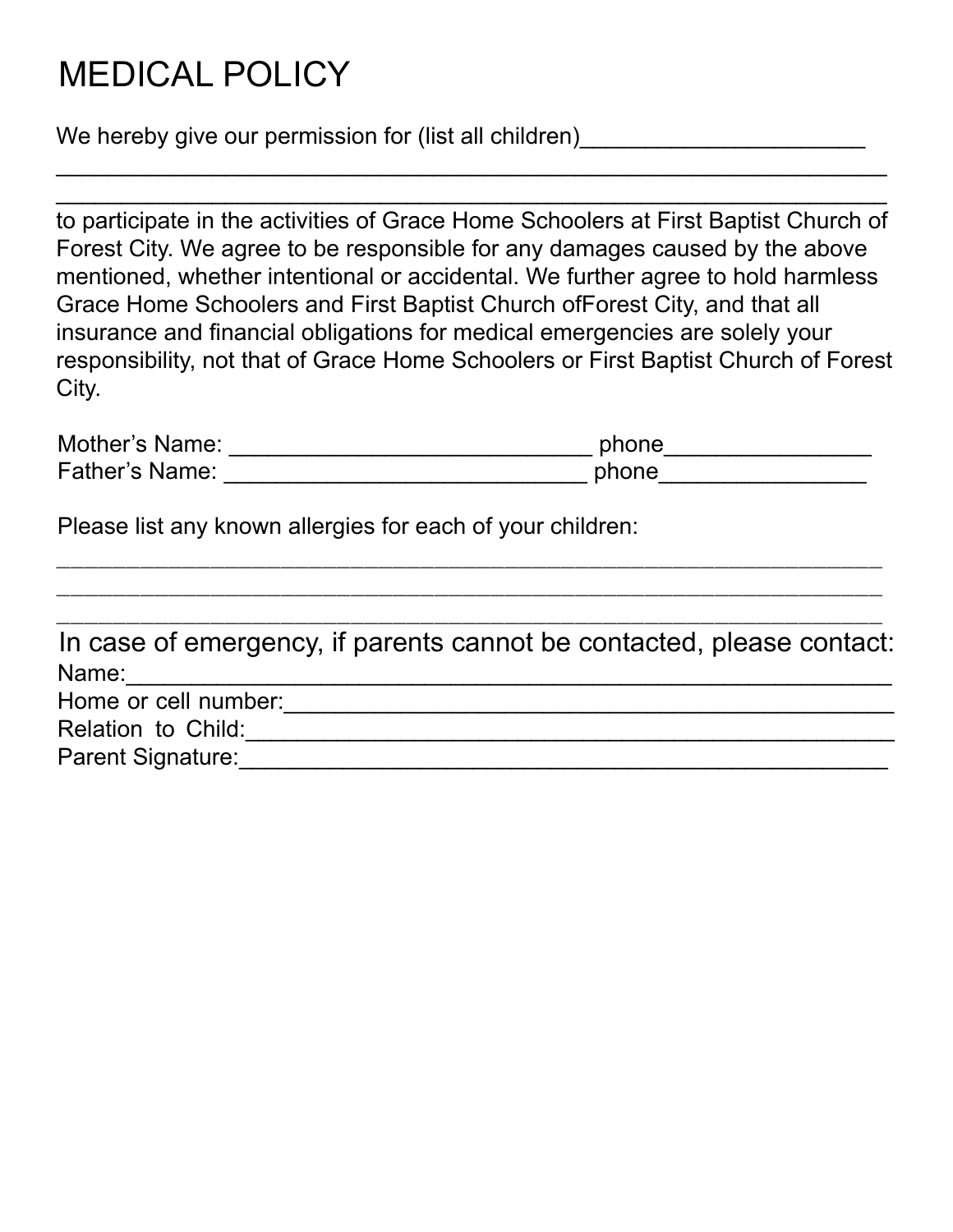## Service Job Sign-up

One adult from each family is required to serve one Grace event or activity per school year. Most events require a chairperson. The chair would be responsible for organizing the event from start to finish working with a committee. Details are provided for the chairs of each event. After completing one year of membership you are eligible to chair an event. Please give us your first, second, third choice, and if you are willing/able to chair, then based off of seniority, we will do our best to accommodate your needs.

| Choice 1,2, and $3$ |                                          | Chair? |
|---------------------|------------------------------------------|--------|
|                     | Get Acquainted Picnic 8/19/22            |        |
|                     | Fine Arts Night 11/11/22<br>7pm          |        |
|                     | Yearly Fair 3/17/23                      |        |
|                     | Optional Student Testing April 4th & 5th |        |
|                     | End of year Field Day 5/5/23             |        |
|                     | Graduation 5/12/23                       |        |

Confirmation of your assignment will be sent prior to the start of the school year.

Your signature below indicates that you and your family have read and agree with the GHS, Inc. Behavior Standard, Statement of Faith, Dress Code, Student Rights & Responsibilities, and Membership Agreement that are accessible on the GHS website and provided to you in this packet on the following pages. By signing below, you also agree that you will hold harmless anyone associated with Grace Home Schoolers, Inc. and/or First Baptist Church of Forest City from any cost, liability or expense.

Signature of Parent/Guardian

Date \_\_\_\_\_\_\_\_\_\_\_\_\_\_\_\_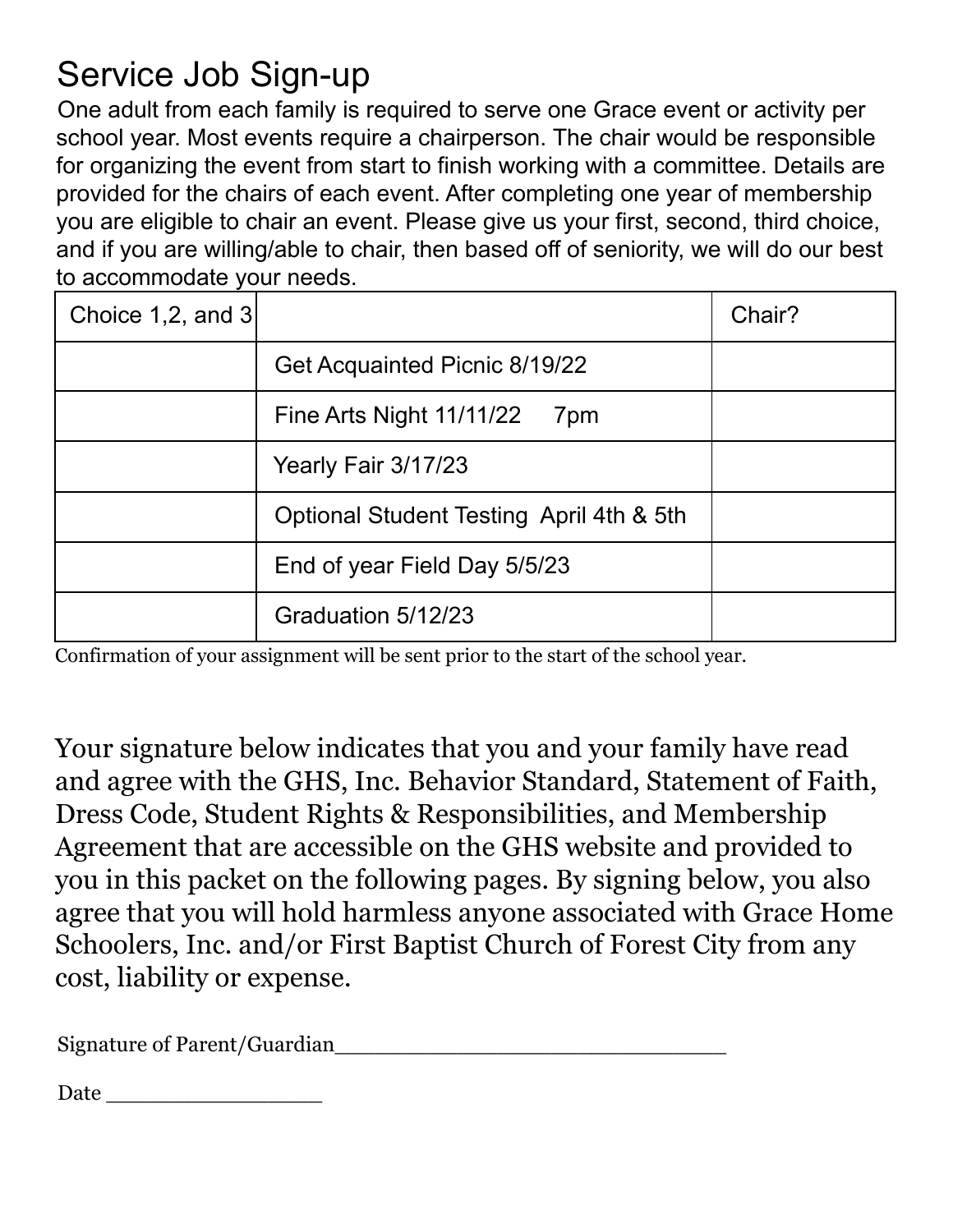#### *Student's Rights and Responsibilities*

Students have the right to:

- ●Be informed of the GHS behavior standards/dress code.
- ●A safe and orderly environment in which to learn.
- ●Be treated with dignity and respect.
- ●Be secure in their personal privacy.
- ●Reasonable and fair treatment.

●An Appeals Committee to voice their concerns for serious issues of conflict. Students have the responsibility to:

●Come to class or event with all the necessary materials and be prepared to

learn. ●Dress and act in ways that will not distract other students from learning.

- ●Treat other people and their property with respect.
- ●Have in possession only those items allowed by law and GHS rules or policies:i.e. no weapons, pocket knives, illegal drugs, or illicit materials.
- ●Listen courteously to the opinions and points of view of others.
- ●Maximize their learning opportunities at all GHS events.
- ●Report hazardous or dangerous situations immediately to an adult in authority.

●Report bullying and threats to do harm immediately to an adult in authority. ●Protect the reputation of other GHS students in all forms of communication, (i.e.gossip, cyber-bullying, etc.).11n parking lot.

#### *Behavior Standards*

The following applies to all GHS, Inc., events

The name, reputation, glory of God and His work will be protected and honored at all times. This pertains to field trips, classes, and all GHS functions.

All event attendees (visitors and participants) are expected and required to demonstrate cooperation, courtesy, and respect for hosts, instructions, officials, adults, and each other. Property, furnishings, and supplies will be carefully maintained and respected. Proselytizing of any religion that does not conform to the GHS, Inc., Statement of Faith(verbal or written) will not be tolerated.

Inappropriate subject matter, gestures, and/or language (i.e. abusive, crude, or obscene), verbal, written, electronic or any verbal conduct that shows hostility or aversion toward an individual may result in immediate expulsion from the event.

Physical conduct that denigrates or shows hostility or aversion toward an individual will result in immediate expulsion from the event.

Students must be under teacher/adult supervision at all times during GHS functions. Students will not engage in any inappropriate display of affections, (i.e. pairing off,romantic-type behavior, hand-holding, hugging, kissing, back rubs, etc.). Electronic devices (cell phones, iPods, iPads, laptops, handheld video games, etc.) are not permitted during class time, unless specified by the teacher. Cell phones must be on silent mode or turned off during class. Teachers reserve the right to collect cell phones or devices during class.

#### *Dress code*

Members should dress appropriately, neatly, and modestly according to weather conditions and type of event.

For swimming events, modest one-piece swimsuits (or dark t-shirt over 2-piece swimsuits) are required for girls.

Shirts that are low cut, see-through with spaghetti straps or tank tops must be worn with another appropriate garment.

Hemlines of shorts, dresses, skirts and skorts should be no shorter than mid-thigh length.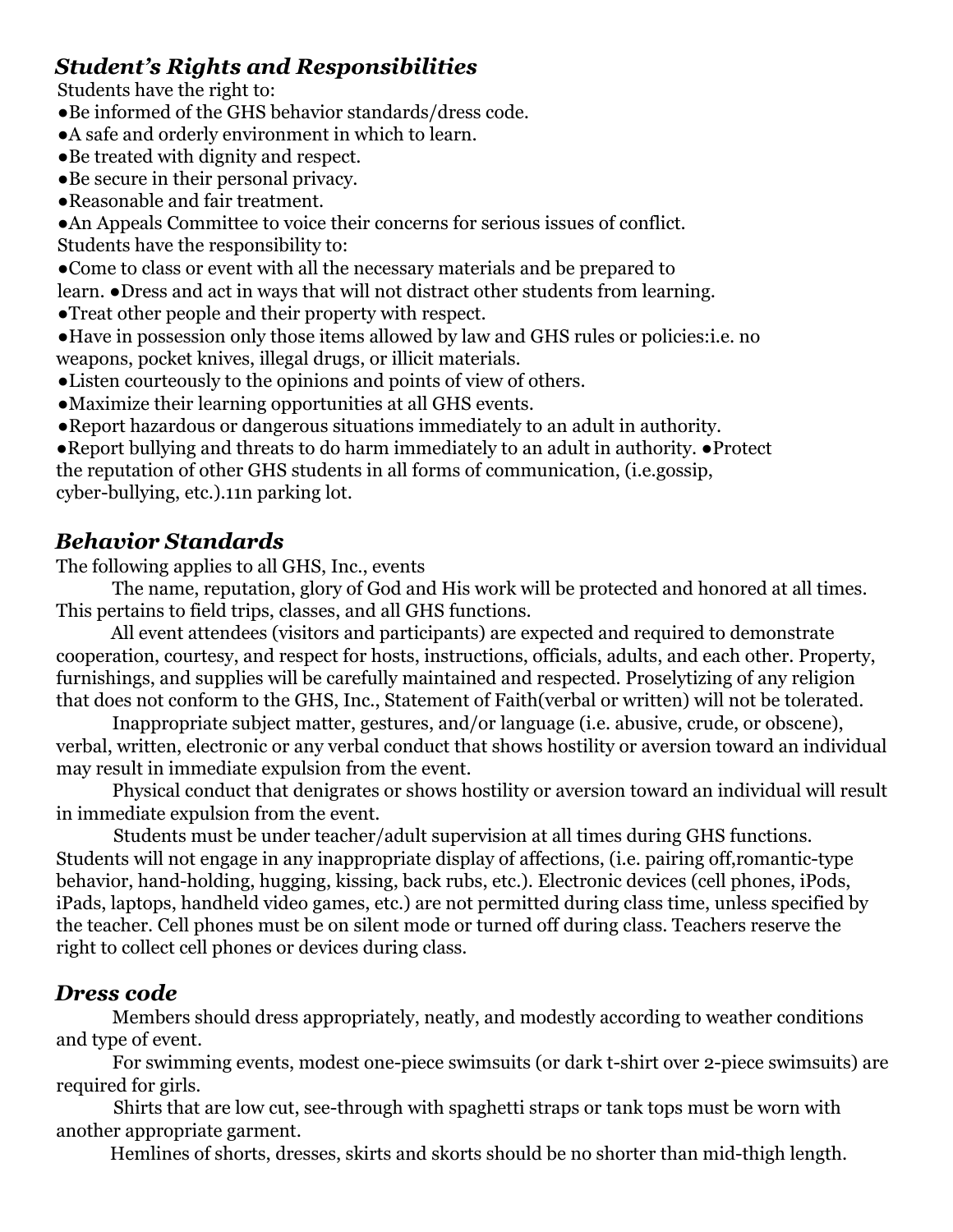A long shirt (that completely covers that backside) is required with leggings or work out pants, etc.

Bare midriffs (even when hands raised) or tight or revealing clothing is not allowed. Undergarment exposure, clothing with inappropriate writing or graphics, extreme faddish trends: i.e. gothic dress, gang-related paraphernalia, etc, will not be permitted. Only female students may wear earrings at GHS functions. Students are not permitted to have facial piercings, ear gauges or tattoos.

No more than 50% of a GHS member's hair color will be of an unnatural color (such as primary colors; red, blue, green, etc). If more than 50%, we require that you wear a hat or other head covering.

Infractions of this dress code are subject to disciplinary action at the discretion of the leadership team.

### *Statement of Faith*

**I believe** the Bible to be the inspired, infallible, and authoritative Word of God, without error in the original manuscripts.

**I believe** in one God, the creator of all things, infinitely perfect and eternally existing in three Persons: Father, Son, and Holy Spirit.

**I believe** that by one man, Adam, sin entered the world and death by sin, therefore, all men are born into sin, lost without hope of salvation apart from the grace of God and the regeneration of the Holy Spirit.

**I believe** in the deity and virgin birth of our Lord Jesus Christ. His sinless perfection and voluntary death upon the cross as a substitutionary sacrifice of all sinners, that He rose bodily from the dead and ascended into heaven, from whence He will return with power and glory. **I believe** that marriage consists of one man and one woman and that this institution is a reflection of Christ's relationship with His Church.

**I believe** that salvation is a gift from God by grace through faith apart from any human merit or worth, that this eternal life is received by personal faith in Jesus Christ alone and that works of obedience to Christ are evidence of, not requirements for, salvation.

**I believe** in the life after death; that there shall be a resurrection of the dead, both of the just and unjust; that the just will be raised to everlasting life in heaven and the unjust raised to eternal punishment.

*I understand that anyone who would like to be a part of Grace Homeschoolers must be in full agreement with the above Statement of Faith and that their life will be consistent with these beliefs.*

### *Membership and Agreement Policy*

We are Bible-believing, evangelical Christians who desire to serve the Lord Jesus Christ while teaching our children at home. This support group consists of home educating parents joining together to share our talents, resources, and time in order to enhance and enrich the educational experiences of our children. Parental involvement is a necessity to avoid a deteriorating program and lost opportunities for our children. A support group also provides a source of advice and encouragement for the parent/teacher.

GHS will communicate dates for field trips, events, and standardized testing by a certified teacher.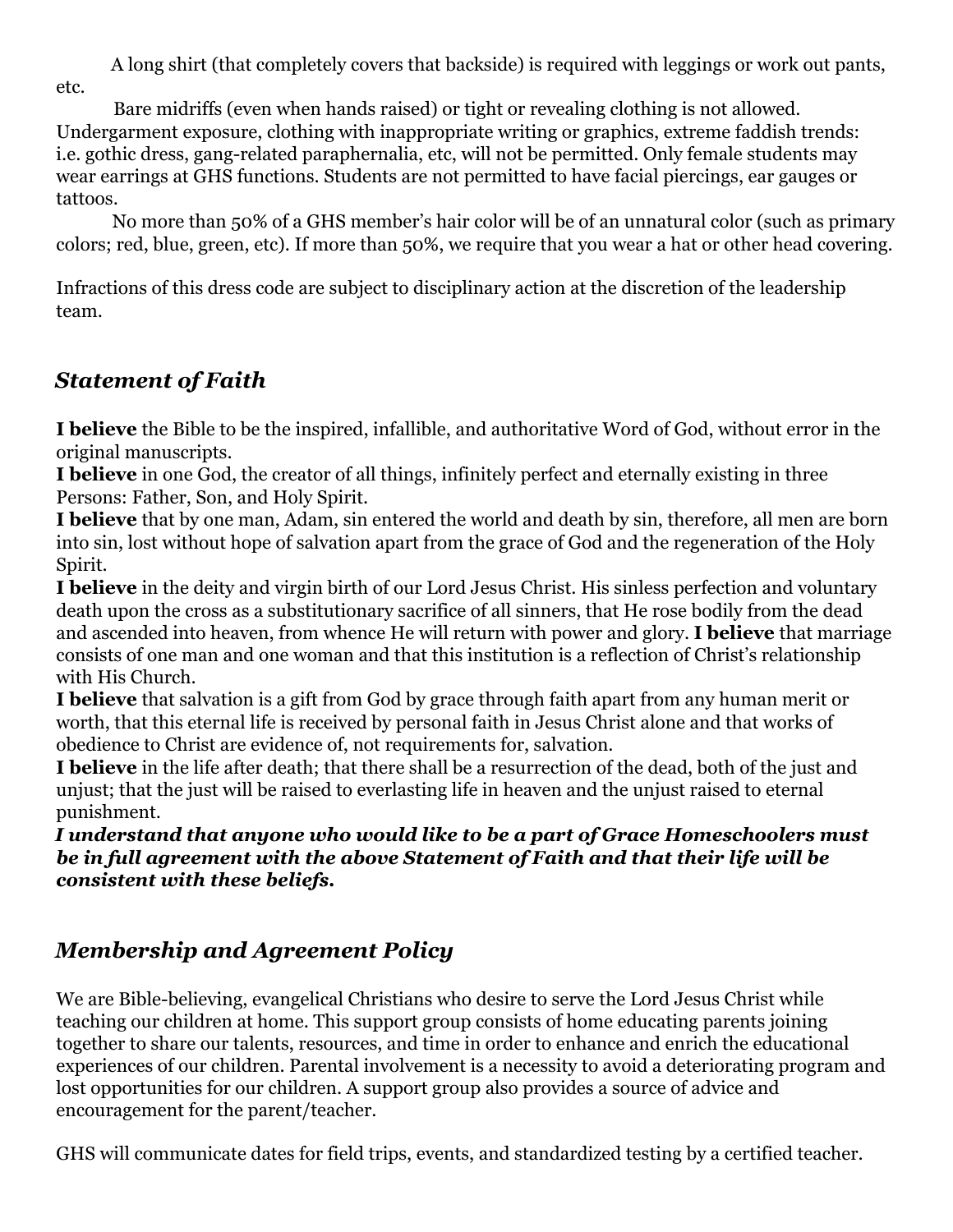This standardized testing is optional for member's children, but non-member children may be included with the approval of the Grace Board. The testing fee is not included in the annual membership fee.

GHS provides an address, phone and email list for communicating with other families with Grace Home Schoolers. This is not to be used for solicitation or business.

GHS Members will agree to abide by the behavior and dress standards adopted by GHS, Inc.

Any teaching at GHS events must reflect a Biblical Christian worldview and reflect our Statement of Faith.

Each family pays a nonrefundable fee to cover our combined expenses such as supplies, facility costs, printing, and support for the Home Education Foundation.Optional expenses (field trips, yearbook, etc.) are to be assumed by families choosing to participate.

Each member is required to serve in at least one of our activities that benefits GHS,Inc., as a whole. Renewal of membership in the group may be forfeited if the service commitment to GHS, Inc., is not fulfilled and arrangements were not made. Participation in co-op classes requires an additional service commitment each week we hold classes.

Each family agrees to respect the schedules of volunteers who establish deadlines for GHS, Inc., activities. Members must fulfill commitments and be punctual. If you cannot attend a class/event, for GHS or Co-op after signing up, please contact the organizer in a timely manner.

#### *Parent Absentee Policy*

Parents must find coverage for class and/or responsibilities. Parents must inform leadership (GHS, Co-op) of the date,substitute person and class/event they will miss. Parents are responsible whenever their children are attending/participating in a GHS,Inc., function or classes. Any facility damage is the responsibility of the student/family member that caused the damage. The family responsible for the damage is obligated to repair or pay for the damage.

In order to maintain the safety of our children GHS, Inc. will compare our family membership database with the United States Department of Justice National SexOffender Public Website (NSOPW) files and the Florida Sexual Offender Registry(FDLE). Any known offender matches with the GHS, Inc. family membership database may preclude the offender from attending any GHS, Inc. function. This, however, does not exclude the family, only the offender. Should an offender attend a GHS, Inc.function, the family members will be immediately and permanently revoked.We encourage people who are not comfortable with our standards to seek other like-minded homeschooling support groups.

### *Conflict Resolution*

All members should do their best to treat each other with respect, gentleness, kindness,patience, and love. They should train their children to do the same. Members should do their best to live in peace with all other members.When a dispute occurs between two or more individuals (adult or child), the guidelines laid out in Matthew 18: 15-16 must be followed, especially if sin is involved. One should immediately approach the individual face to face, in gentleness, speaking to one another in love. If the issue remains unresolved, bring it before our GHS Community & Relations leader. At all times, we will seek Godly wisdom to help with conflict resolution and maintain confidentiality.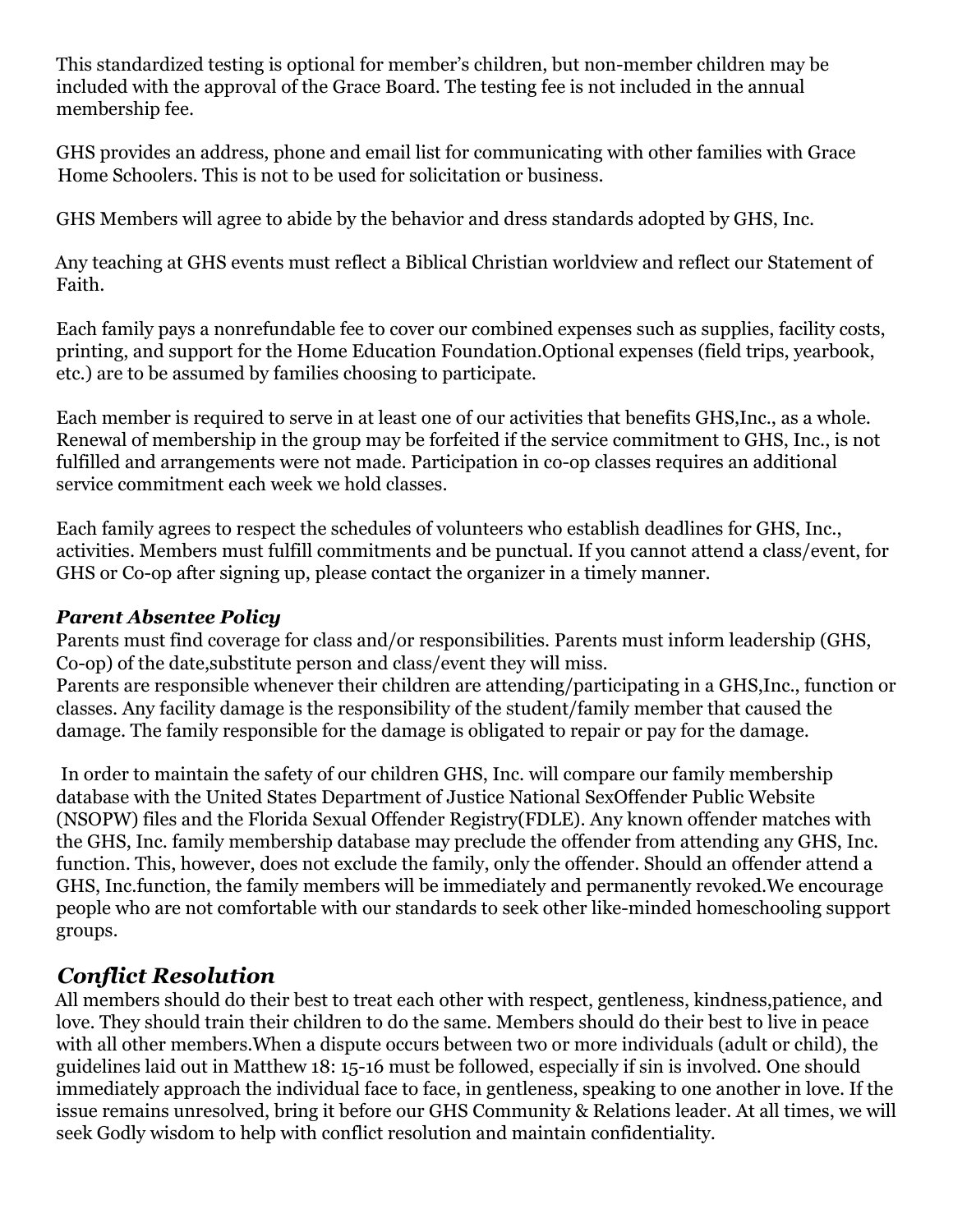### **Grace Home Schoolers K - 12 Co-op**

If you wish to register for Co-op classes, please complete the following sections. *If not, please skip to last page for payment information.*

#### *Registration for co-op begins May 1st and ends June 30th*

*Student Helper positions:* For returning members, if your  $9 - 12<sup>th</sup>$  grader would like to earn community service hours by volunteering in a K - 5 class, please indicate so on their registration by writing "helper" in the corresponding time slot.

A *Study Hall* option may be available to all MS and HS students during each class hour (no charge).

| Student name    |                         | Grade            |                       |                                          |
|-----------------|-------------------------|------------------|-----------------------|------------------------------------------|
| Hour            | <b>1st Class Choice</b> | 2nd Class Choice | 1st<br>Choice<br>Cost | 2 <sup>nd</sup><br>Choice<br><b>Cost</b> |
| 1 <sup>st</sup> |                         |                  |                       |                                          |
| 2 <sup>nd</sup> |                         |                  |                       |                                          |
| $3^{rd}$        |                         |                  |                       |                                          |
| $4^{th}$        |                         |                  |                       |                                          |
|                 |                         | Subtotal         |                       |                                          |

| Student name    |                         | Grade            |                              |                                   |
|-----------------|-------------------------|------------------|------------------------------|-----------------------------------|
| Hour            | <b>1st Class Choice</b> | 2nd Class Choice | 1st<br>Choice<br><b>Cost</b> | 2 <sup>nd</sup><br>Choice<br>Cost |
| 1 <sup>st</sup> |                         |                  |                              |                                   |
| 2 <sup>nd</sup> |                         |                  |                              |                                   |
| $3^{rd}$        |                         |                  |                              |                                   |
| 4 <sup>th</sup> |                         |                  |                              |                                   |
|                 |                         | Subtotal         |                              |                                   |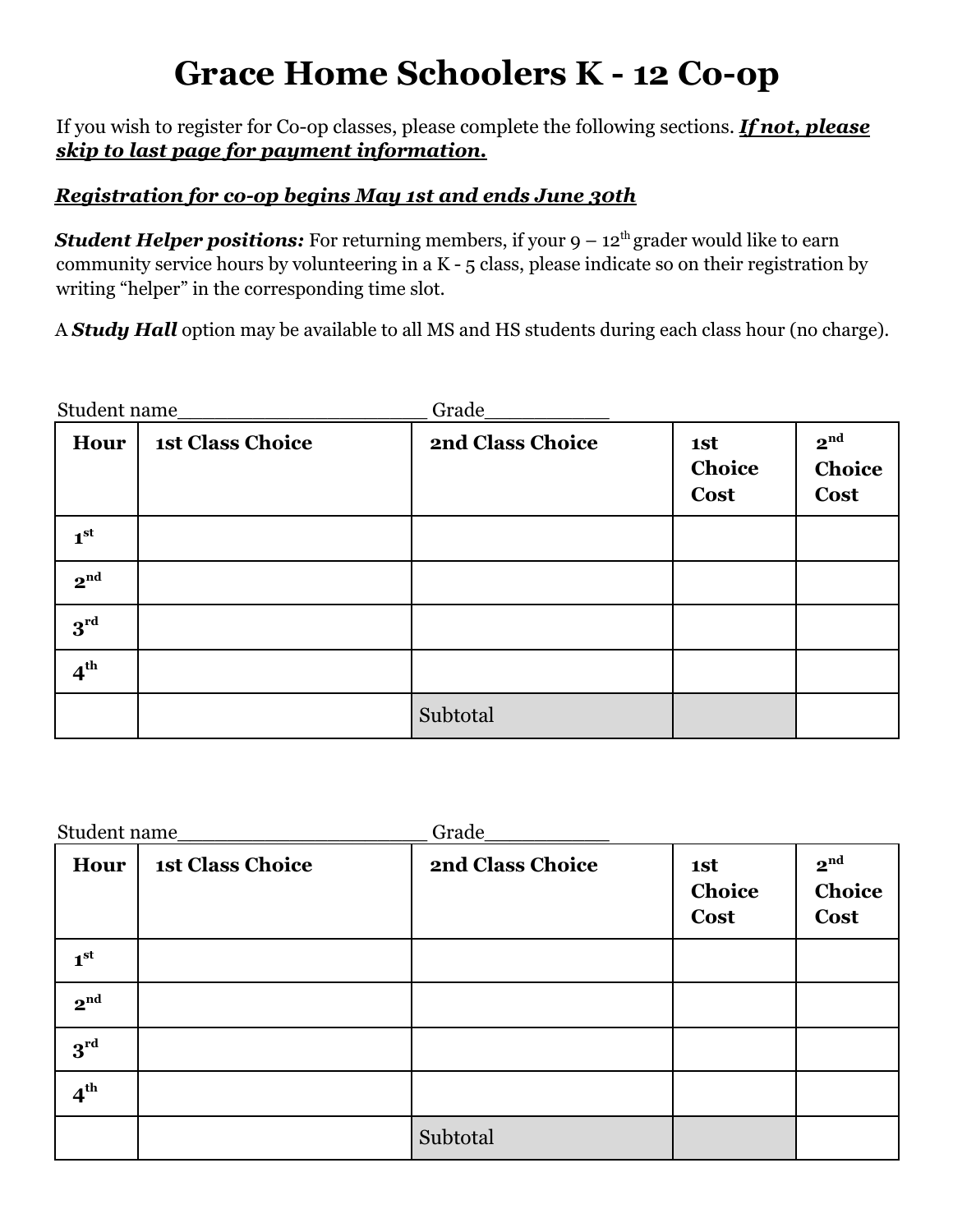| Student name    |                         | Grade            |                       |                                          |
|-----------------|-------------------------|------------------|-----------------------|------------------------------------------|
| Hour            | <b>1st Class Choice</b> | 2nd Class Choice | 1st<br>Choice<br>Cost | 2 <sup>nd</sup><br>Choice<br><b>Cost</b> |
| 1 <sup>st</sup> |                         |                  |                       |                                          |
| 2 <sup>nd</sup> |                         |                  |                       |                                          |
| $3^{\text{rd}}$ |                         |                  |                       |                                          |
| 4 <sup>th</sup> |                         |                  |                       |                                          |
|                 |                         | Subtotal         |                       |                                          |

| Student name_   |                         | Grade_           |                       |                                          |
|-----------------|-------------------------|------------------|-----------------------|------------------------------------------|
| Hour            | <b>1st Class Choice</b> | 2nd Class Choice | 1st<br>Choice<br>Cost | 2 <sup>nd</sup><br>Choice<br><b>Cost</b> |
| 1 <sup>st</sup> |                         |                  |                       |                                          |
| 2 <sup>nd</sup> |                         |                  |                       |                                          |
| $3^{rd}$        |                         |                  |                       |                                          |
| 4 <sup>th</sup> |                         |                  |                       |                                          |
|                 |                         | Subtotal         |                       |                                          |

Additional students can be listed on the back of this page.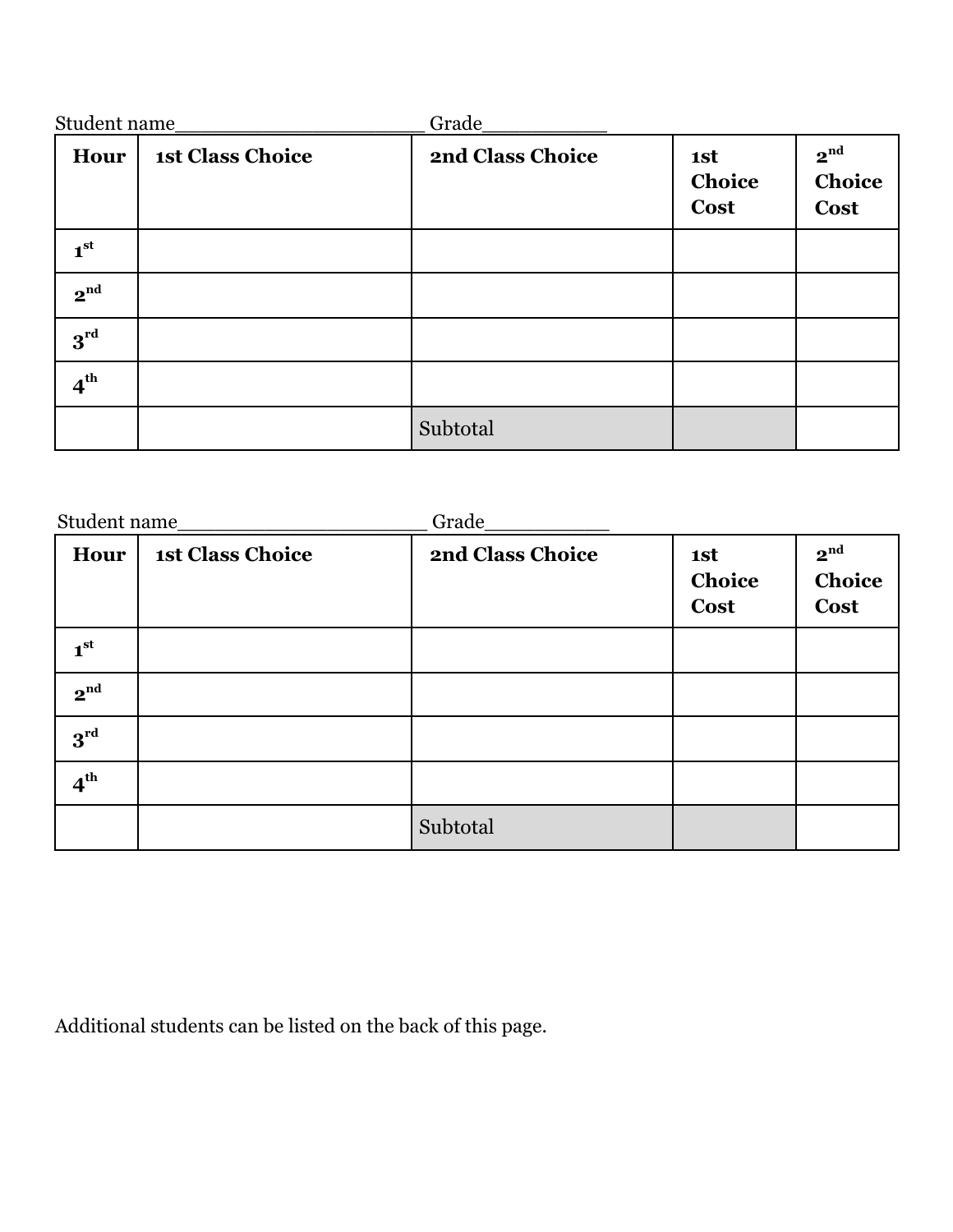### *Helper Positions:*

If you are not teaching a class, you are required to complete up to two service hours as a helper. Please indicate your first, second and third choices for service hour(s). Service hour assignments will be announced in July after registration has been closed.

| Teaching Assistant, 1st hour Eco Kids, 2-3                                          |
|-------------------------------------------------------------------------------------|
| Teaching Assistant, 1st hour, Geography/Christian Heros, 4 - 5                      |
| Teaching Assistant, 1st hour, Speech & Debate, HS                                   |
| Teaching Assistant, 1st hour, Seniors Only, HS                                      |
| Teaching Assistant, 2nd hour, Memory Work, K-3                                      |
| Teaching Assistant, 2nd hour, Literature-Based Learning, 4-5                        |
| Teaching Assistant, 2nd hour, Math, 5-8                                             |
| Teaching Assistant, 2nd hour, Art Journaling, MS/HS                                 |
| Teaching Assistant 2nd hour, HS Literature, 8-12                                    |
| Nursery, 2nd hour                                                                   |
| Teaching Assistant 3rd hour, Exploring the States, K - 1                            |
| Teaching Assistant 3rd hour, Creating with the Masters Art, 2-3                     |
| Teaching Assistant 3rd hour, Astronomy, 4-5                                         |
| Teaching Assistant 3rd hour, The Fallacy Detective Logic, MS                        |
| Teaching Assistant 3rd hour, STEM/Survival, MS/HS                                   |
| Teaching Assistant 3rd hour, Elements and Principles of Art, HS                     |
| Teaching Assistant 4th hour, Elements and Principles of Art, HS                     |
| Teaching Assistant 4th hour, Outside Games, K - 5                                   |
| Teaching Assistant 4th hour, PE, MS/HS                                              |
| Morning Set-up, must arrive by 8:45 am.                                             |
| Lunchroom Monitor, includes set up, monitoring and clean up                         |
| Outside lunchroom/playground monitor                                                |
| Cleaner (end of day cleaning, must be able to remain on campus until at least 2:55) |